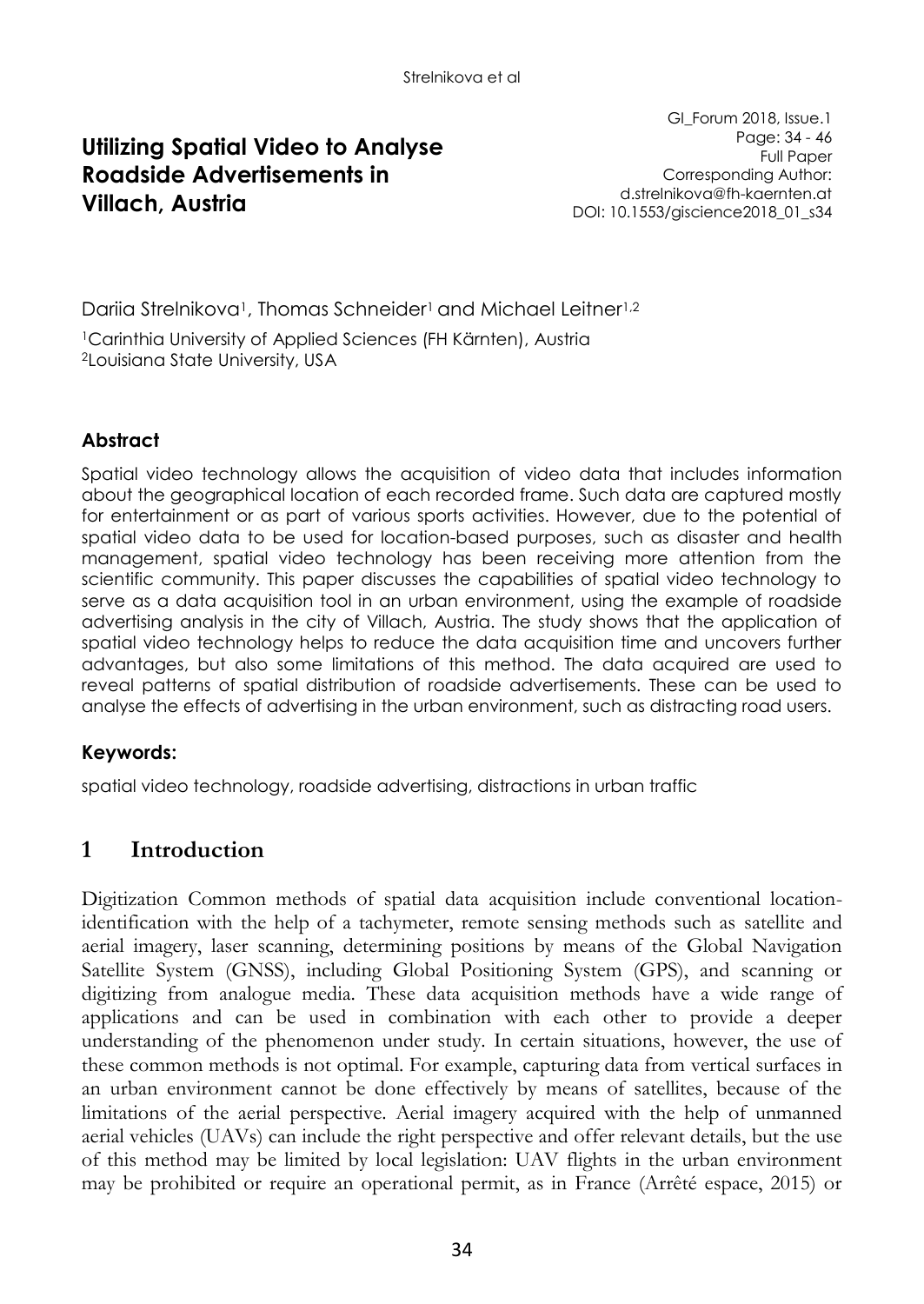Austria (LBTH 67, 2015). Conventional survey methods, e.g. a survey using an electronic tachymeter or a handheld GPS data collector, are applicable but time-consuming and therefore inefficient for large study areas. Furthermore, only selected contextual data are collected by these methods. Therefore, any further analysis of the data obtained in a conventional survey is limited by the initial choices of the researcher. If other attributes or contextual data are found to be relevant at later stages of the research, their acquisition requires an additional survey. Data acquisition methods free from such limitations are therefore needed, and a promising option is spatial video technology. Therefore, the first aim of this study is to assess the capabilities of this technology.

Even though raw spatial video data require processing before they can be entered into a geographic information system (GIS), the use of spatial video technology still reduces the time necessary for data acquisition in comparison to conventional survey methods, as will be discussed below in more detail. Spatial video technology has the advantage of capturing contextual data together with the data of interest and lends itself for use in the urban environment.

A typical example of an urban environment, the city of Villach, the seventh largest city in Austria, has a population of more than 60,000 people and an area of about 135 km2. It represents an important hub and a popular tourist destination for hundreds of thousands of tourists annually. The city has busy roads, and a large proportion of the roads' users are nonlocals. Road safety plays an especially important role in this environment. There are many factors that can influence road safety, and this paper focuses on one of them, namely the distracting effect of roadside advertisements.

People's need to be mobile leads to increased time spent in traffic. Since navigating is a complex activity, road users tend to pay special attention to the stimuli in their environment, and this peculiarity of human attention is used by the advertising industry. In Austria, the location of roadside advertising signs requires a permit and is mostly limited to urban areas (StVO, 1960, §82–84 ). Regulations concerning the placement of advertising signs are supposed to ensure that there is a balance between business interests and traffic safety (Lachmayer, 2003). Nevertheless, roadside advertising is seen as one of the major causes of external distraction for drivers (Bendak & Al-Saleh, 2010), and for this reason the second aim of this study is to analyse the distribution patterns of roadside advertisements in Villach in terms of their potential to distract road users (e.g. cyclists, pedestrians and drivers).

# **2 Studies on Roadside Advertising Effects and Spatial Video Technology**

## **Roadside Advertising**

Participating in traffic is a complicated activity. The roles of different road users, such as cyclists, pedestrians and drivers, vary in complexity and in terms of the associated risks. Driving comprises several simultaneous tasks, such as navigating, changing lanes, interpreting traffic signs and maintaining an appropriate speed. It is therefore one of the most complicated and risky activities. For this reason, although roadside advertising has a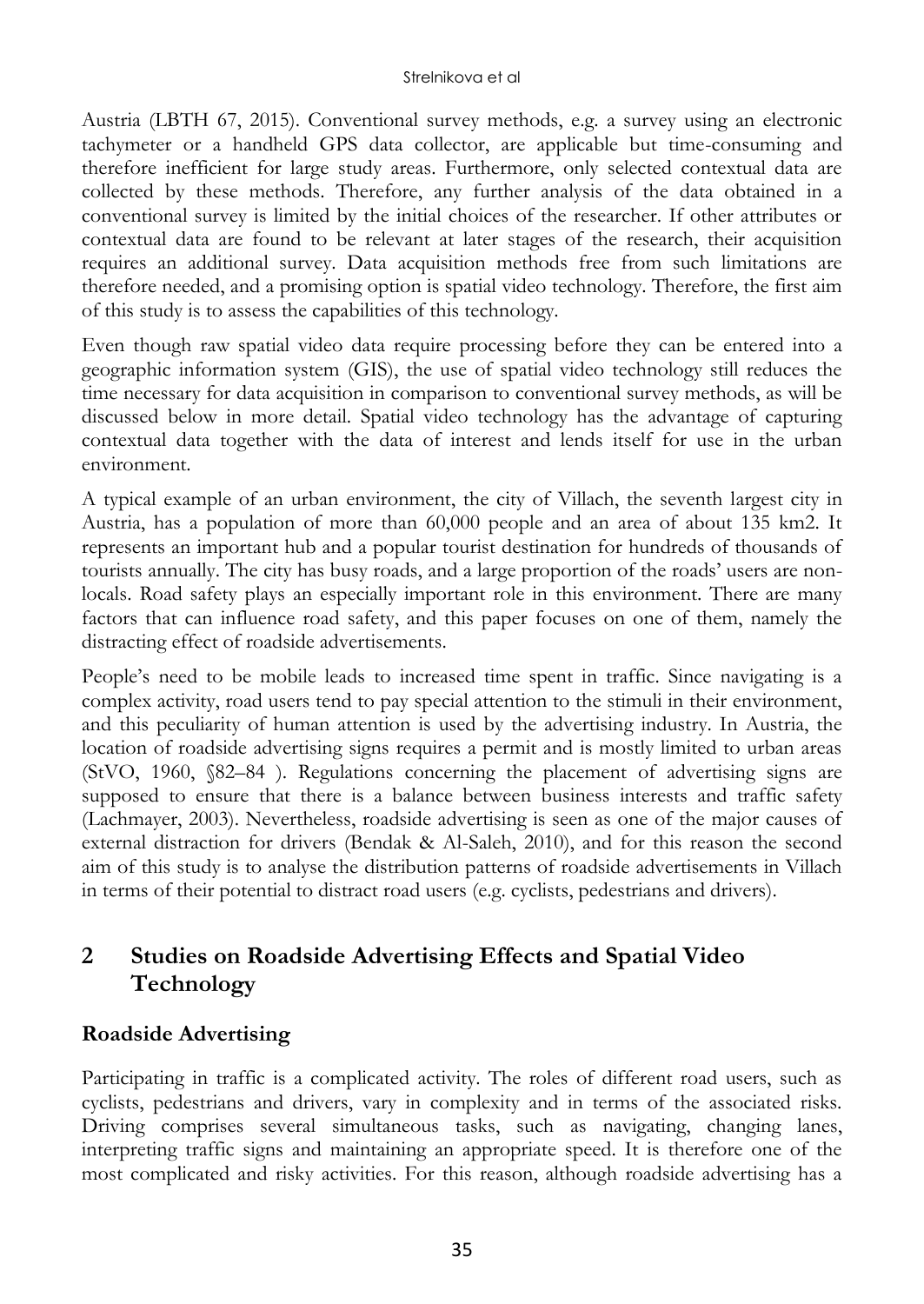certain impact on all road users, the majority of studies focus on its potential to distract drivers. Driving seems to be straightforward in a known environment, but it becomes challenging and requires full attention on unknown or poorly maintained roads or in streets with dense traffic. Processing information not related to driving itself decreases driving performance (Roberts et al., 2013; Young et al., 2009), and statistics show that 18.7% of road accidents are related to distraction (Hanowski et al., 2006).

The nature of advertising is to attract attention, thus distracting road users from their primary task. Bendak and Al-Saleh (2010) showed that the presence of roadside adverts increased the reckless crossing of dangerous intersections and drifting out of one's lane. In the same study, 22% of participants confirmed that they had been put in a dangerous situation at least once due to roadside adverts. Many studies have associated advertisements that are able to change their content with a higher level of distraction (Chattington et al., 2009; Domke et al., 2011; Roberts et al., 2013). Domke et al. (2011) proved that large billboards with light emitting diodes negatively influence drivers' vision, causing glare and making it difficult to notice traffic signs. Content intended to be memorized, e.g. phone numbers, were proven to cause greater distraction. Several studies revealed that advertisements along roads are associated with an increase in drivers' reaction times (Akagi et al., 1996; Clark & Davies, 2008; Edquist et al., 2011; Ewert, 2011). Crundall et al. (2006) discovered that drivers who are looking for potential hazards fix their eyes on street-level advertisements, probably as they unwillingly focus on the distracting content while looking for, e.g., pedestrians. Overall, roadside advertising has a lower potential to cause traffic accidents than mobile phone use or talking to passengers (Hanowski et al., 2006). The difference between these activities, however, is that paying attention to advertisements, especially illuminated or changing ones, is mostly unintentional and thus unavoidable.

In order to analyse possible effects of roadside advertising, detailed data on locations and characteristics of advertising signs are required. These data can be used to determine the proportion of advertising signs with the most distracting potential, or to analyse their spatial distribution. Comprehensive data on exact locations, media types and content of advertisements in the study area cannot be obtained from local authorities or advertising agencies. One of the reasons for this is that obtaining a permit or even informing local authorities about the placement of certain advert types is not necessary. Such cases include flags used as an advertising media, advertisements of local events placed on the buildings where they will take place, or posters located in shop windows facing the road (City of Villach, 2018). To capture detailed data necessary to analyse roadside adverts in the city of Villach, given the limitations of commonly used data acquisition methods described above, this study utilized spatial video technology.

## **Spatial video technology**

Spatial video, also called georeferenced video (Kim, Kim, & Yu, 2012), is geographically referenced videographic data, a video stream in which each frame is associated with a location and an orientation. It can be recorded from a survey vehicle (car, bicycle, boat, etc.), in the direction of travel (Lewis et al., 2011). Usually, cameras used for recording spatial video material are mounted on a survey vehicle at such an angle as to allow the capture of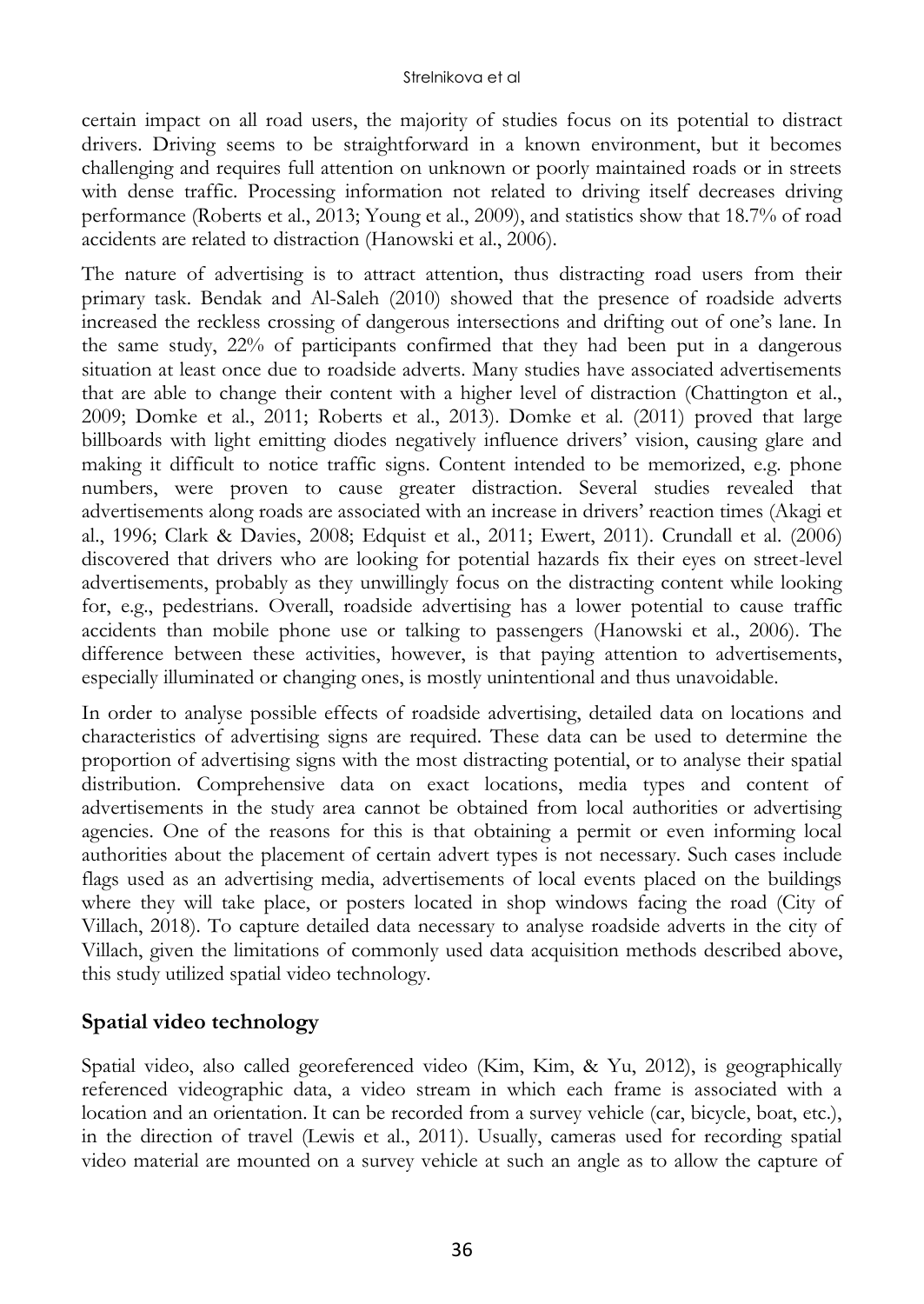surfaces perpendicular to the road surface; parallel surfaces can also be captured, e.g. underwater surveys from a boat (Jerosch et al., 2006).

Spatial video technology presents certain challenges. There are no standards concerning the spatial video format or quality, and no centralized archives for the storage of footage (Lewis et al., 2011). Although some work has been carried out to facilitate efficient spatial video searches (Kim et al., 2012; Lewis et al., 2011), there are no standards concerning spatial video indexing and search, and its potential for being reused is rarely addressed. These challenges, however, do not prevent the continuing growth of the number of spatial video applications, for both commercial and academic purposes.

Before spatial video technology was developed, researchers utilized analogue video for spatial analysis. In 1994, Taylor and Taylor videotaped 705 billboards on a 690-mile route through Michigan and compared content patterns for urban and rural areas. Further development of the tool's potential gave birth to the spatial video. Several studies (Curtis, Curtis et al., 2015; Curtis & Mills, 2012; Curtis, Mills, Kennedy et al., 2007; Curtis, Mills & Leitner, 2007; Lue et al., 2014; Paulikas et al., 2014) applied spatial video to the consequences of natural disasters. Burke et al. (2015) used spatial video from bicycles to collect data on second-hand smoke exposure on a college campus. Curtis, Blackburn et al. (2013) used spatial video for healthrisk mapping, and Curtis, Blackburn et al. (2016) showed how spatial video technology can support field epidemiology. To date (March 2018), we have found neither any studies conducted with the help of spatial video technology in Austria, nor any exploiting spatial video technology specifically for roadside advertisement analysis.

# **3 Data Acquisition Approach and Analysis Methodology**

## **Data Acquisition by Means of Spatial Video Technology**

The utilization of spatial video for roadside-advertising data acquisition in an urban environment presents substantial advantages over other methods. It allows the time-efficient collection of comprehensive data with necessary attributes, reducing the time required for fieldwork, and creates an archive that can be used for further analysis, as well as for the retrieval of additional attributes or contextual data. Such video archives can also be used as historical documents. With some limitations, the footage can be used for other projects that have the same study area.

The quality and completeness of data captured with the help of spatial video depend on the route chosen. For the purposes of this study, the route comprised main and highly frequented roads in the city of Villach, the identification of which was based on local knowledge of the city structure. In order to compensate for obstacles that might conceal some of the advertising signs, such as large vehicles, to avoid poor visibility on wider roads and to capture two-sided advertising signs, the route included travelling each major road or street in both directions. OpenStreetMap served as the background information for the route planning. The survey was conducted during the daytime, on Sunday, 17 December 2017 from 10:00 am to 12:15 pm.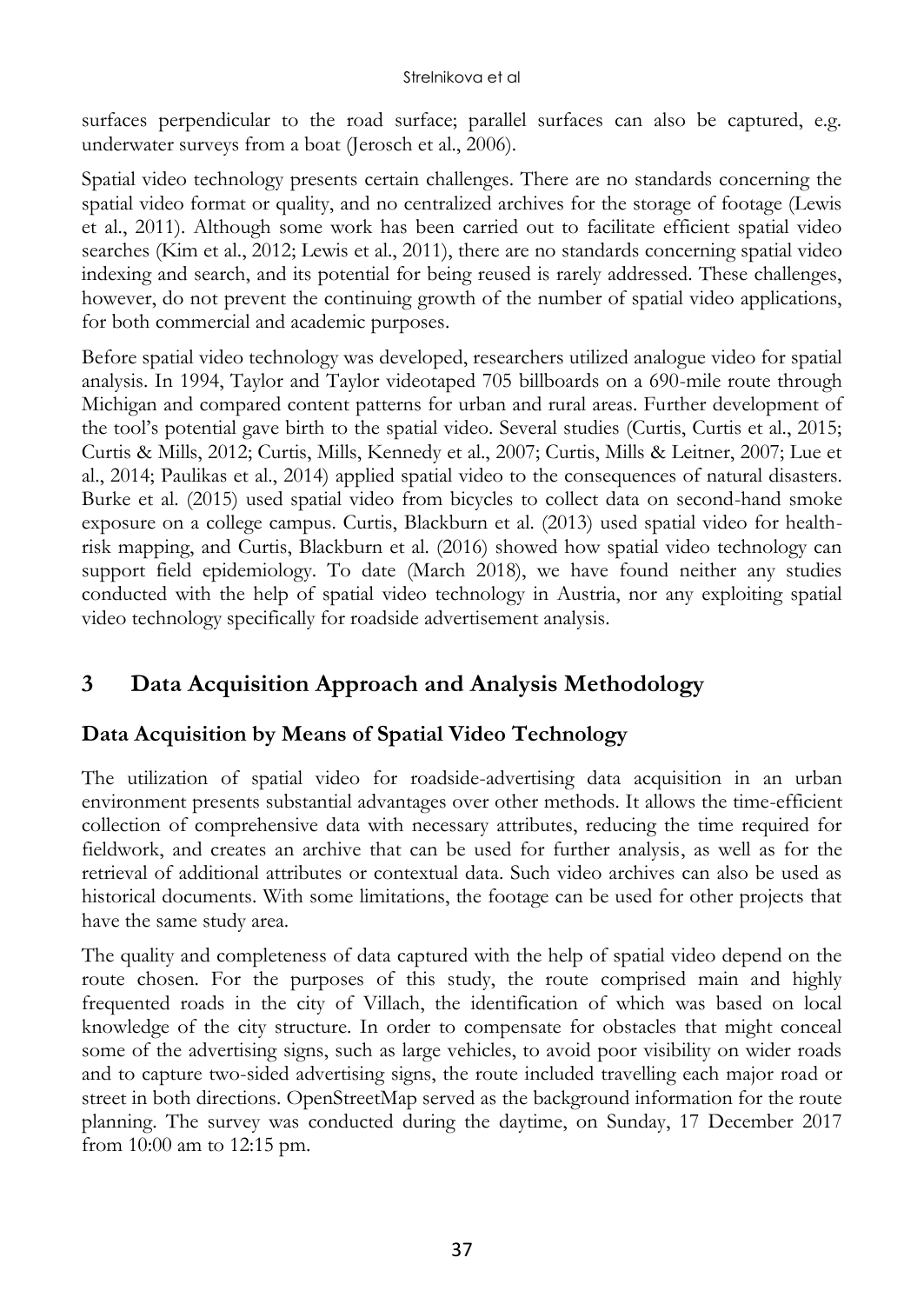Spatial video recording was conducted with the use of three Contour cameras (http://contour.com/), two of which were attached to the side windows at the back of a car (Figure 1a, b), and one was mounted on the windshield (Figure 1c). Contour cameras are equipped with GPS sensors and produce video files in mp4 format with embedded GPS tracks. After turning on a Contour camera, it takes several minutes to establish a GPS connection. During this time the camera produces some GPS data that do not describe the survey route. Contour cameras automatically create a new video file every 40 minutes, with a size of about 4 GB at their highest resolution. For a longer survey, as in the case of this study, it is reasonable to have memory cards of at least 16 GB capacity and to keep cameras connected to a charger using the car's cigarette lighter (Figure 1d) for the duration of the survey.



**Figure 1:** Equipment used for spatial video acquisition

The study utilized the free software Contour Storyteller 3.6.2.1043 in order to extract GPS tracks in GPX format from the recorded video files. An open-source GIS QGIS 2.18 and ArcGIS 10.4 were used for further data processing, which included digitizing locations of advertising signs along the extracted GPS trajectories and supplying each of them with corresponding attributes. The Austrian Web Mapping Tile Service provided by basemap.at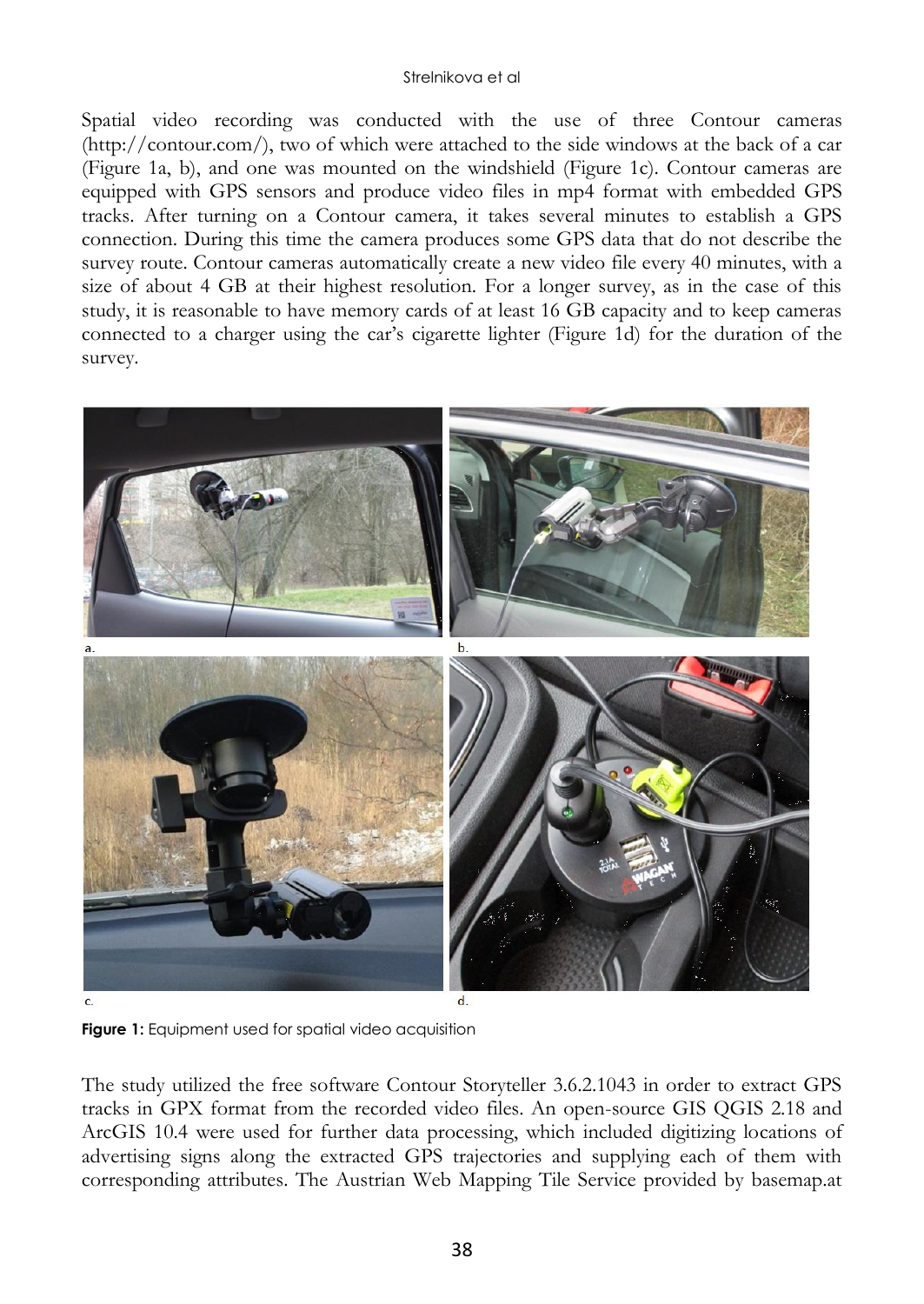was used as a background for the digitalization of advertisements. Data transfer into GIS with 8 attributes for each advertising sign, including the GPS track conversion and the timestamp alignment (explained in Section 4 below), took 40 hours. The research team had no previous experience with the spatial video technology. Since the creation of the first 35% of points took as long as the other 65%, it is expected that data transfer time can be significantly reduced with experience.

## **Analysis Methodology**

An important step in data acquisition is deciding which attributes are relevant to the study subject, and then developing classification criteria that guarantee the consistency of the classification. Since the main focus of this paper is the spatial video technology itself and its application to the investigation of the distracting effects of urban roadside advertising, we discuss further only those aspects of the collected data that are relevant to this focus.

Attributes of advertising signs related to their distraction potential included their size and the ability to change content. The size categorization relied on the length of the longer side of the advertisement. Possible values were 1 (up to 1 m), 2 (up to 2 m), and 3 (up to 3 m).

The density of advertising was analysed by means of kernel density estimation (KDE) in ArcGIS, using the normal (Gaussian) function and a search radius of 150 m. KDE calculates density values for each cell of the overlaid surface by means of various kernel functions (normal, quartic, uniform, etc.) as absolute values or probabilities (Longley et al., 2011). Two sets of weights were applied to the dataset for the KDE calculation. Since larger advertisements have more potential to attract road users' attention than smaller signs, we utilized the size attribute of the advertisement as a weight, in order to account for both the location and the space that the advertisement occupies. Another set of weights was based on the ability of advertising signs to change content: digital screens that are bright and can display dynamic video content received a weight of 3, signs that rotated mechanically at regular intervals got a weight of 2, and all other signs were weighted with 1. Results of the application of both sets of weights and the differences between the resulting advertising density maps are discussed in the following section.

## **4 Survey Results and Discussion**

A drive of 2+ hours on the main and most popular roads in Villach, Austria, over a distance of more than 71 km, yielded 2,070 individual roadside advertisement points (Figure 2). We found that the use of spatial video technology speeded up the data collection process significantly. For example, if the coordinates of each advertising sign had to be manually captured with the help of a mobile GPS device, it would not be reasonable to use a car to travel around the city due to the frequent need to stop and park, which is problematic in city traffic. Cycling between the locations of advertisements increases travel time threefold; travelling on foot takes even longer. It is also important to note that conducting a survey by bicycle or on foot strongly depends on suitable weather. Utilizing spatial video technology from a car, however, is possible in most weather conditions, since rain or snow, if not too heavy, do not substantially impair the video quality.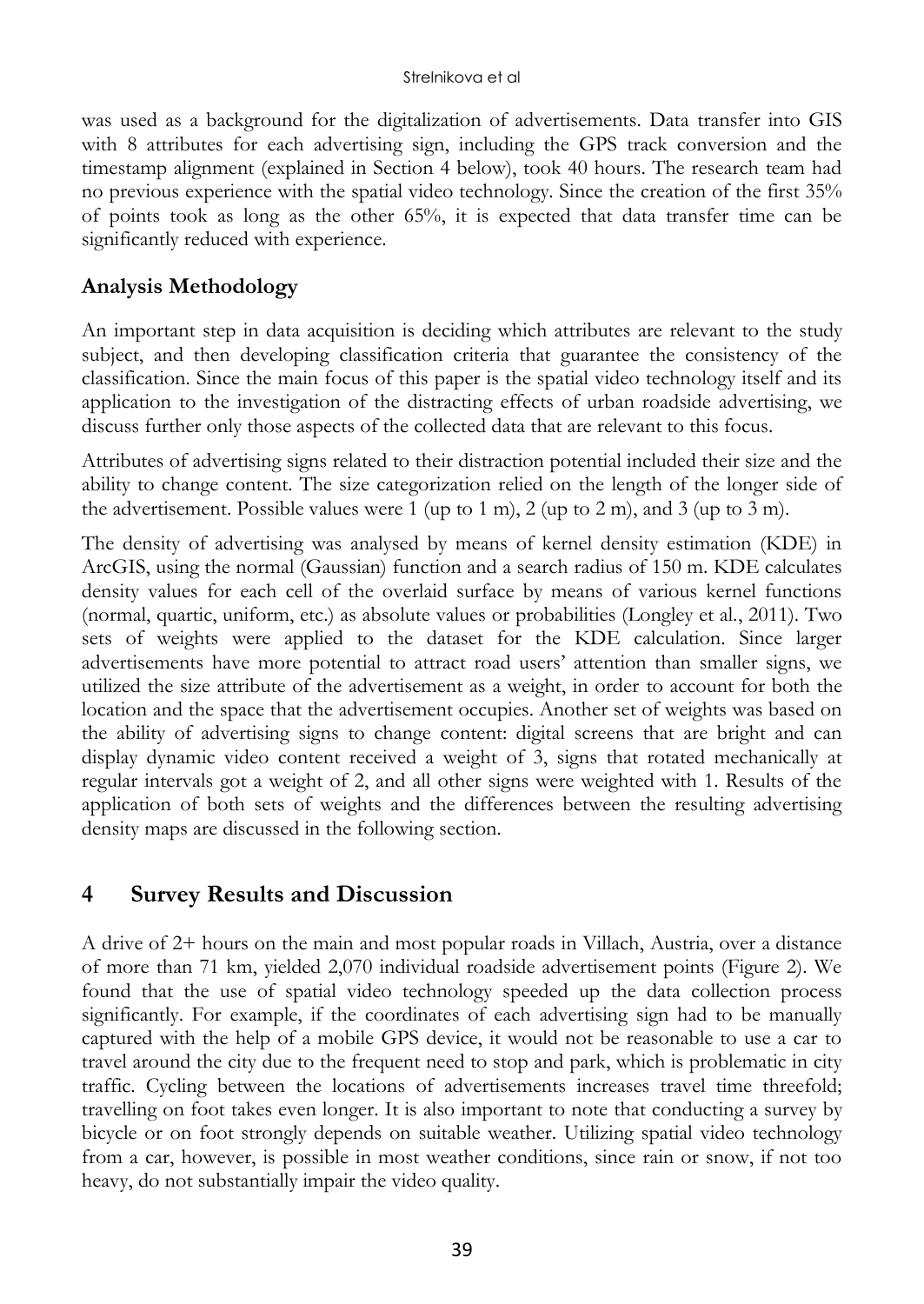

Figure 2: Survey route and locations of roadside advertising signs in Villach, Austria

One of the limitations of spatial video technology discovered in this study is associated with the simultaneous use of several spatial video cameras. Even if several cameras are turned on simultaneously, they do not become connected to the GPS at the same moment. As a result, timestamps corresponding to the same geographical point vary slightly from camera to camera. The Align GPS Data functionality of the Contour Storyteller software used to derive GPS trajectories from the video files only partially solves this problem, because in a longer survey each of the newly created video files would start from a different location.

The main advantages of spatial video technology are associated with the speed of data acquisition and its cost. Professional handheld data collectors (such as those manufactured by Trimble, Spectra, Leica, etc.), allow fast acquisition of GPS data. The high speed of data collection by means of these devices is achieved because the acquisition of coordinates is done simultaneously with the input of attributes. Furthermore, these devices allow the automatic copying of previous attribute values for new coordinates. However, capturing attributes using spatial video equipment requires less time than the input of attributes using a handheld device, since it is more convenient to work with a full-sized keyboard. Another important difference between these two technologies is the price. The cost of the full set of spatial video equipment used in this study (3 Contour cameras, 3 charging kits and 3 memory cards) was just a little over 1,000 US\$, whereas a single professional handheld GPS data collector usually exceeds 3,000 US\$. Nevertheless, spatial video technology is not optimal in cases when the acquisition of very precise locational data is needed; it can, however, provide faster data acquisition in unfavourable weather conditions.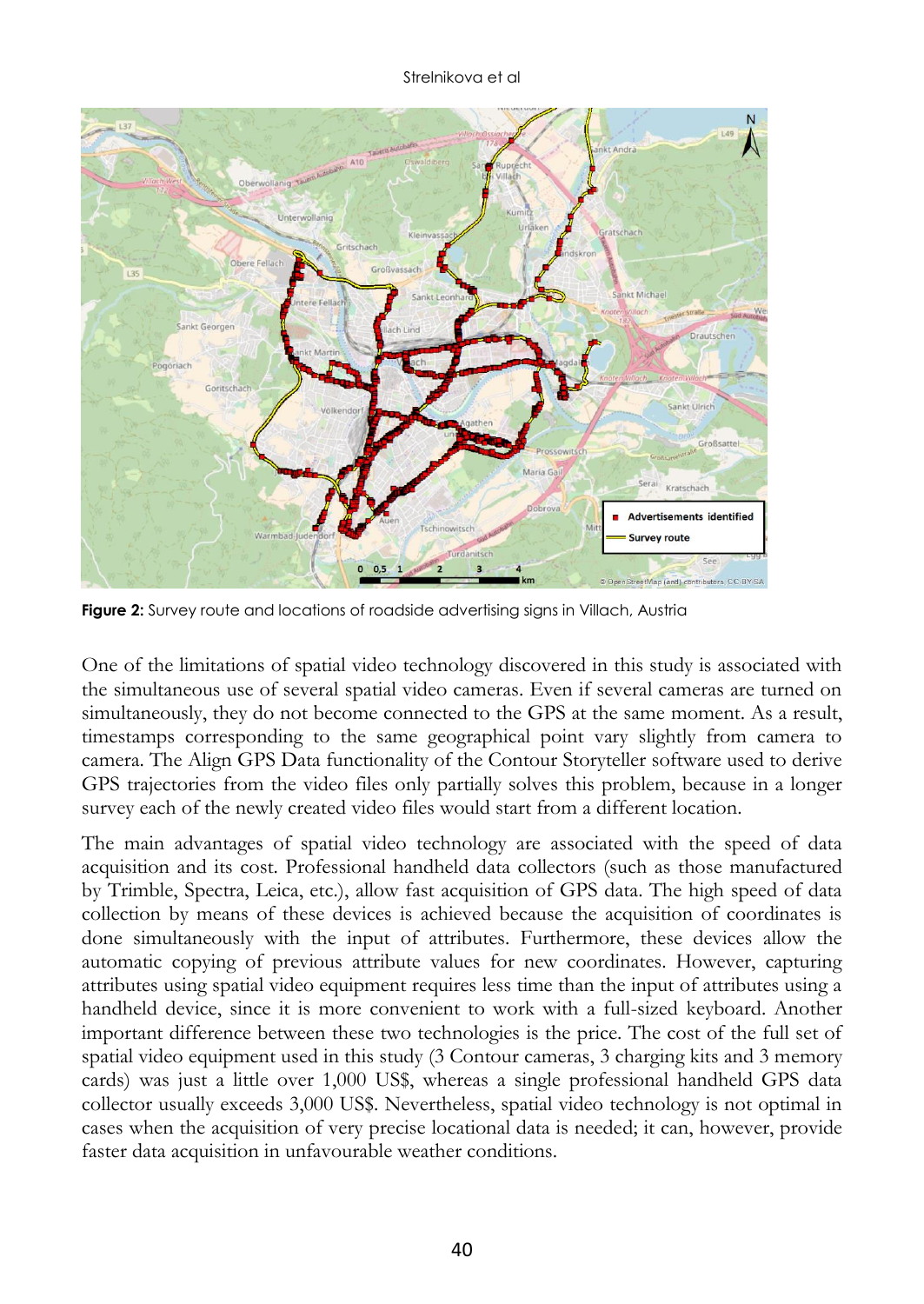Spatial video technology implies the possibility of further automation, not least thanks to recent significant developments in artificial intelligence technology. LIDAR and GPS/GNSS technologies typically used in autonomous vehicles can be utilized to identify the exact location of target objects located along the travel route. In the acquisition of roadside advertising data, artificial intelligence technologies associated with text- and imagerecognition can be applied to the identification of the advertising media and the content advertised. In this respect, automatic recognition of the roadside advertising signs may present less of a challenge than, for example, recognizing the damage associated with a natural disaster, because advertisements generally target drivers and are meant to be easily recognized and comprehended by them. This suggests that at least for some target objects, such as roadside advertisements, the laborious manual spatial video data processing (i.e., the digitizing of features and attribute input in a GIS from the video content) may have the potential to be further simplified and accelerated.

We used the roadside advertising data acquired in this study to analyse the distribution patterns of the advertising signs in the city of Villach. The results of KDE utilizing the size attribute of advertising signs are given in Figure 3a. The results of KDE based on the ability of advertising signs to change content are presented in Figure 3b. The unweighted KDE results are given in Figure 3c.



a. Weighted KDE utilizing the size of advertising signs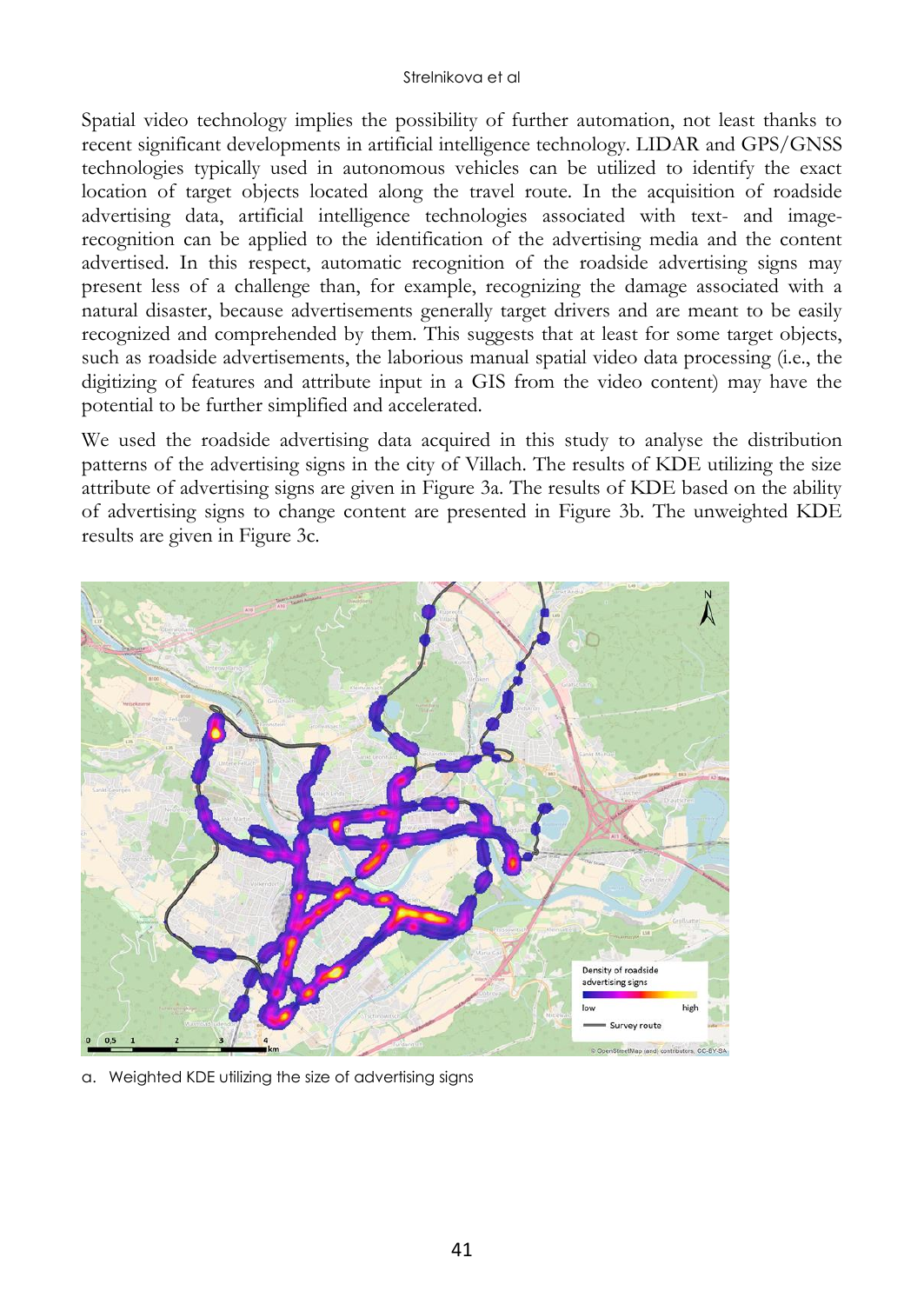

b. Weighted KDE utilizing the ability of advertising signs to change their content



c. Unweighted KDE

**Figure 3:** Kernel density estimation of roadside advertisements in Villach, Austria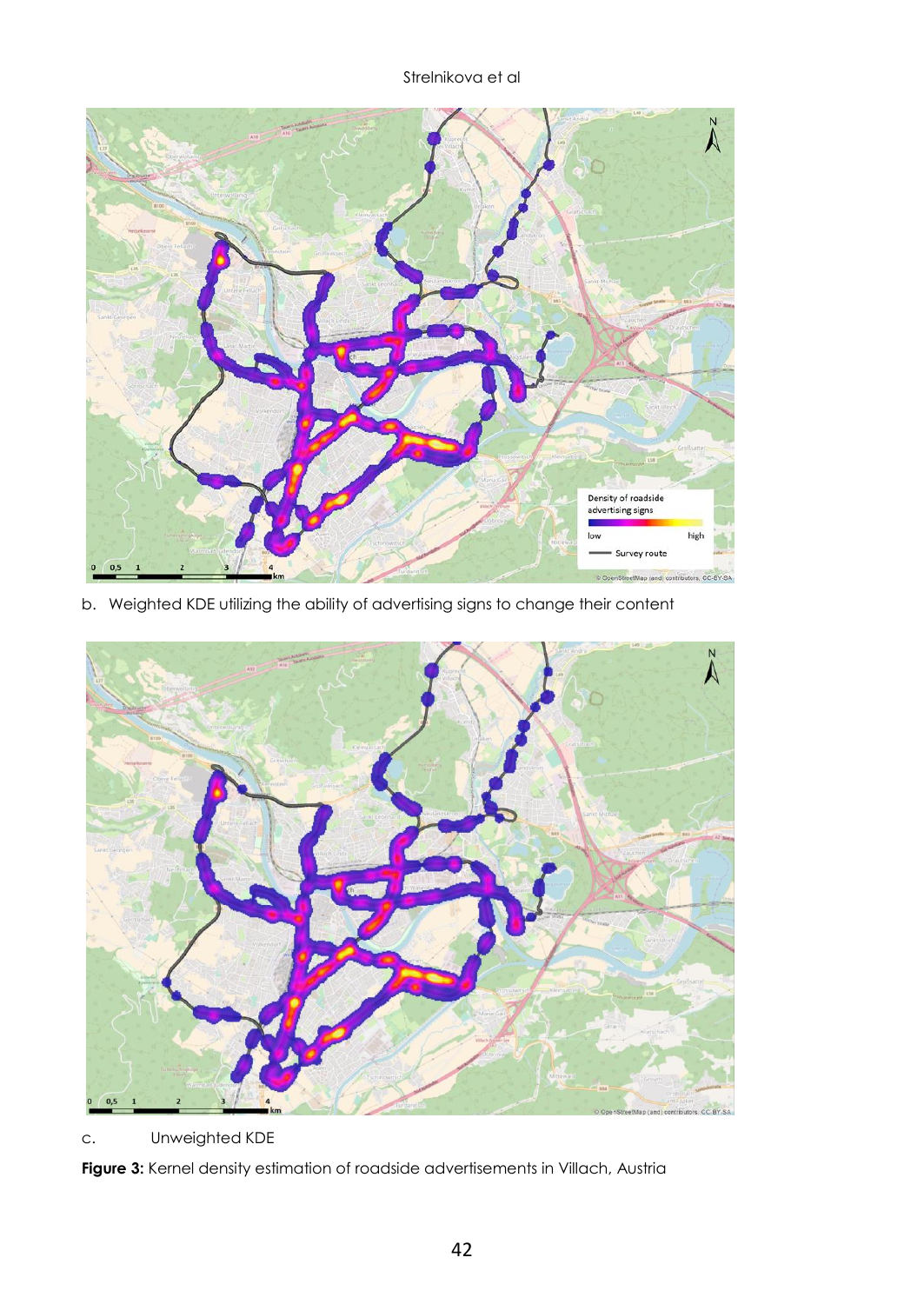The KDE analysis reveals that both sets of weights yield similar results. The results of the unweighted KDE and the weighted KDE that differentiates advertisements according to their ability to change content are almost identical due to a low proportion of changeable advertising signs. Major intersections and bends in Villach are often associated with the highest advertising density. This is an alarming discovery, as such locations of roadside adverts have been shown to present a higher safety risk for drivers (Bendak & Al-Saleh, 2010; Ewert, 2011; Roberts et al., 2013). In Villach, places with high advertising density are often associated with a high number of advertising flags. Analysis of the advertising media types shows that 14.2% of all adverts were vertical flags located on or near business sites. This high proportion can be explained by the fact that advertising on flags requires neither a permit from local authorities nor for the authorities to be notified. Because most of the time advertising flags are in motion, they may be more distracting than stationary advertising signs. On the other hand, the content of advertising flags is rarely intended to be memorized, and they have simpler graphics than posters and are not illuminated, all of which together may decrease their level of distraction for road users. It is worth noting that we did not find any studies discussing the extent of distraction posed by advertising flags. However, our research shows that this topic requires further analysis. Concerning advertising signs with the ability to change content and which have been proven to be of great distraction to drivers, their proportion in Villach is very low, namely less than 2%.

## **5 Conclusions and Future Work**

In this study, we used spatial video technology for data acquisition in an urban environment. We collected data on more than 2,000 advertising signs and analysed their spatial distribution. Analysis results revealed that the highest advertising density in the study area is associated with bends and intersections, and that a large proportion of advertising signs contributing to the high density of advertisements in these locations are advertising flags. The proportion of signs with changing content, which have the highest potential to distract drivers, constituted less than 2%. The next possible step in this analysis, which was not feasible in this study because of its small scale and lack of relevant data, is a comparison of the advert distribution pattern with statistics for traffic accidents in the city of Villach. Such a comparison could reveal whether the distribution of advertising signs correlates with the location of traffic accidents.

The spatial video technology utilized for data acquisition in this study proved to have significant advantages, such as applicability in the urban environment, reduced datacollection time, the possibility of collecting data in unfavourable weather conditions, and the low cost of the equipment. Minor disadvantages were associated with the simultaneous use of several spatial video cameras, notably the lack of concurrent timestamps for GPS points captured by different cameras that did not start recording at exactly the same time. This, however, did not lead to any significant increase in data processing time.

Spatial video technology for data acquisition in the urban environment, and for roadsideadvertising data collection in particular, has potential in further research. An important aspect in this respect is the facilitation of data transfer from a video into a GIS. Modern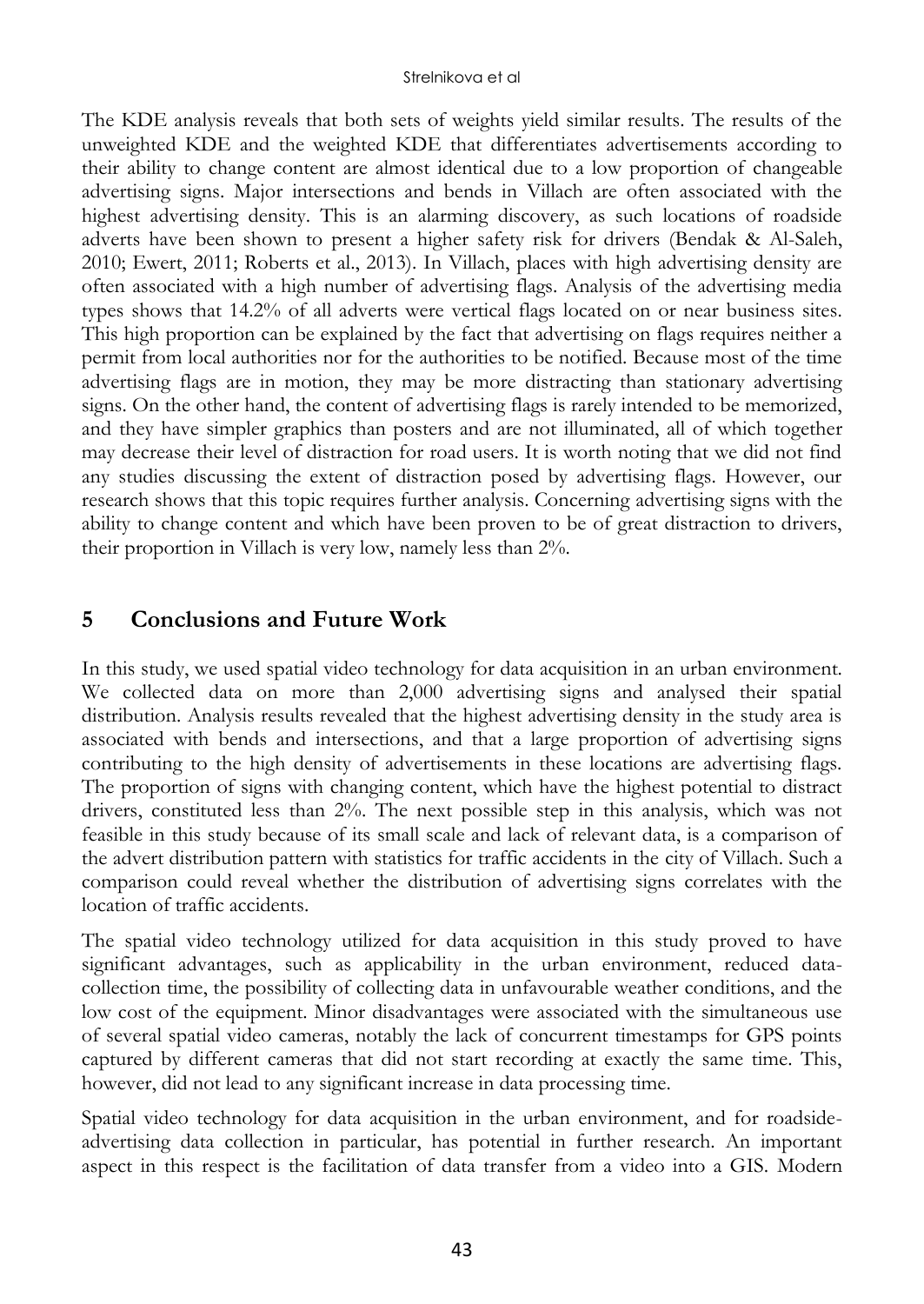artificial intelligence technologies can facilitate the simplification of spatial video data processing. With respect to the analysis of roadside advertising, spatial video technology can be utilized in combination with tracking the movement of a driver's eyes. Such new research directions may help to reveal to what extent particular advertising signs distract the driver – for example, how much distraction is caused by advertising flags that are large in size, prone to motion and often located in groups, for which placement is less regulated than for billboards and posters. Another aspect that could be analysed with the help of spatial video technology is the advertised content, in order to better understand the role of advertising in contemporary society.

## **Acknowledgments**

The authors would like to thank two anonymous reviewers for their valuable input into the content of this paper, which certainly improved its quality.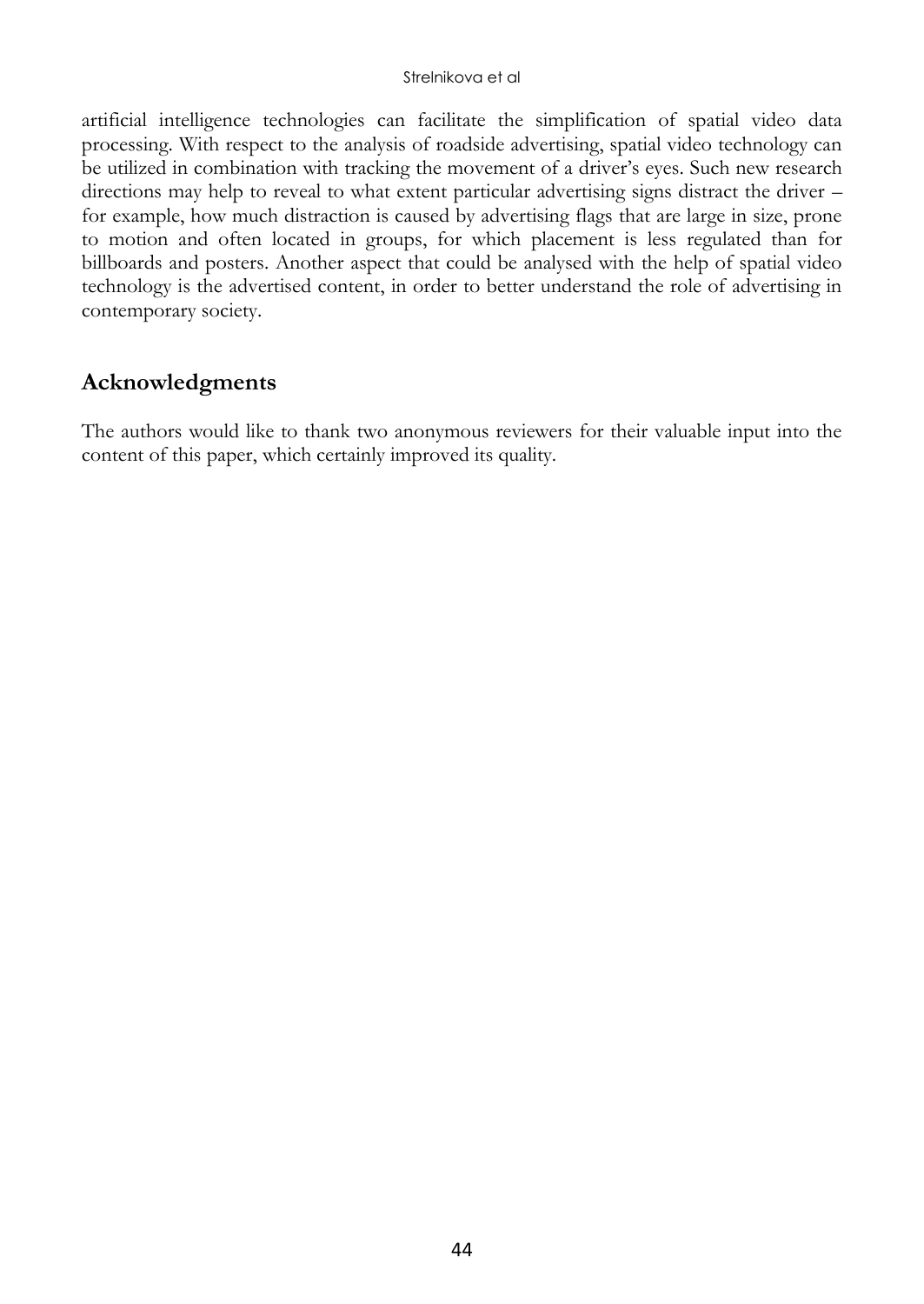### **References**

- Akagi, Y., Seo, T., & Motoda, Y. (1996). Influence of visual environments on visibility oftraffic signs. Transportation Research Record, 1553, 53–58.
- Arrêté espace. (2015). Arrêté du 17 décembre 2015 relatif à l'utilisation de l'espace aérien par les aéronefs qui circulent sans personne à bord (No. texte n° 20). JORF, n°0298, p. 23890. Retrieved from https://www.legifrance.gouv.fr/eli/arrete/2015/12/17/DEVA1528469A/jo/texte
- Bendak, S., & Al-Saleh, K. (2010). The role of roadside advertising signs in distracting drivers. International Journal of Industrial Ergonomics, 40(3), 233–236.
- Burke, R. C., Cinderich, A. B., Prince, L., & Curtis, A. (2015). Utilizing Geographic Information Systems and Spatial Video to Analyze Patterns of Secondhand Smoke Exposure on College Campuses. Journal of American college health: J of ACH, 63(8), 574–578.
- Chattington, M., Reed, N., Basacik, D., Flint, A., & Parkes, A. (2009). Investigating driver distraction: the effects of video and static advertising: a driving simulator study (No. Report 409). Crowthorne, UK.
- City of Villach. (2018). Werben und Ankündigen im Stadtgebiet [Advertisements and Announcements in the City Area]. Retrieved from https://www.villach.at/stadt-service/wirtschaft,-gewerbe-undunternehmerservice/plakatierung
- Clark, O. J., & Davies, S. P. (2008). Ads on the road: a study into the effects of perceptual load and expertise on reaction time to road signs. British Psychology Society Annual Conference.
- Crundall, D., van Loon, E., & Underwood, G. (2006). Attraction and distraction of attention with roadside advertisements. Accident; analysis and prevention, 38(4), 671–677.
- Curtis, A., Blackburn, J. K., Smiley, S. L., Yen, M., Camilli, A., Alam, M. T., . . . Morris, J. G. (2016). Mapping to Support Fine Scale Epidemiological Cholera Investigations: A Case Study of Spatial Video in Haiti. International journal of environmental research and public health, 13(2), 187.
- Curtis, A., Blackburn, J. K., Widmer, J. M., & Morris, J. G. (2013). A ubiquitous method for street scale spatial data collection and analysis in challenging urban environments: Mapping health risks using spatial video in Haiti. International journal of health geographics, 12, 21.
- Curtis, A., Curtis, J. W., Shook, E., Smith, S., Jefferis, E., Porter, L., . . . Kerndt, P. R. (2015). Spatial video geonarratives and health: Case studies in post-disaster recovery, crime, mosquito control and tuberculosis in the homeless. International journal of health geographics, 14, 22.
- Curtis, A., & Mills, J. W. (2012). Spatial video data collection in a post-disaster landscape: The Tuscaloosa Tornado of April 27th 2011. Applied Geography, 32(2), 393–400.
- Curtis, A., Mills, J. W., Kennedy, B., Fotheringham, S., & McCarthy, T. (2007). Understanding the Geography of Post-Traumatic Stress: An Academic Justification for Using a Spatial Video Acquisition System in the Response to Hurricane Katrina. Journal of Contingencies and Crisis Management, 15(4), 208–219.
- Curtis, A., Mills, J. W., & Leitner, M. (2007). Katrina and vulnerability: the geography of stress. Journal of health care for the poor and underserved, 18(2), 315–330.
- Domke, K., Wandachowicz, K., Zalesińska, M., Mroczkowska, S., & Skrzypczak, P. (2011). Digital billboards and road safety. In K. Domke & C. A. Brebbia (Eds.): WIT Transactions on the Built Environment (pp. 119–131). WIT PressSouthampton, UK.
- Edquist, J., Horberry, T., Hosking, S., & Johnston, I. (2011). Effects of advertising billboards during simulated driving. Applied Ergonomics, 42(4), 619–626.
- Ewert, U. (2011). Unaufmerksamkeit und Ablenkung [Inattentiveness and Distraction] (bfu-Faktenblatt 07). Bern.
- Hanowski, R. J., Olson, R. L., Hickman, J. S., & Dingus, T. A. (2006). The 100-car naturalistic driving study: A descriptive analysis of light vehicle-heavy vehicle interactions from the light vehicle driver's perspective (No. FMCSA-RRR-06-004). Retrieved from: https://rosap.ntl.bts.gov/view/dot/18177/dot\_DS1\_18177.pdf